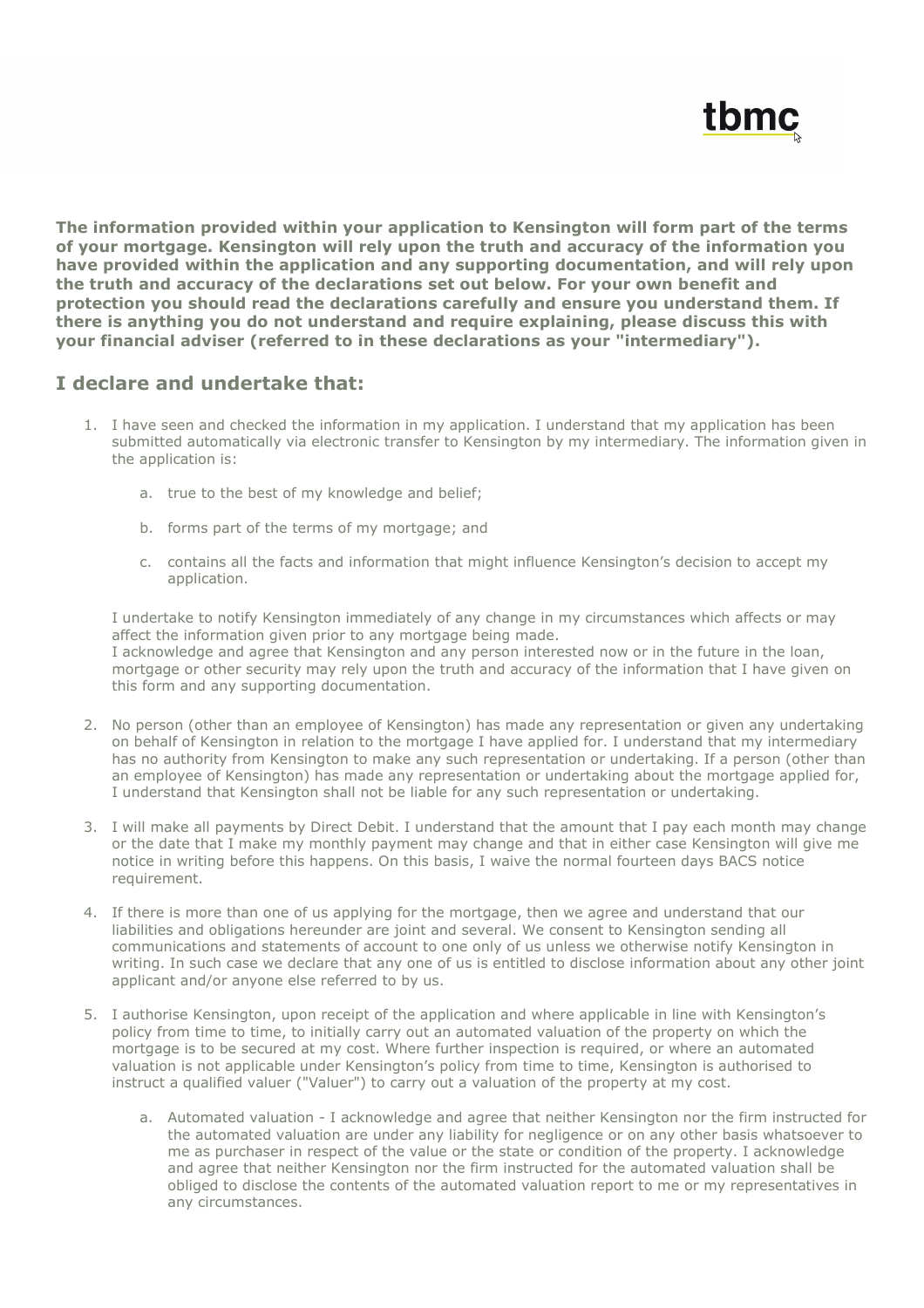b. Valuation - I acknowledge and agree that neither Kensington nor the Valuer are under any liability for negligence or on any other basis whatsoever to me as purchaser in respect of the value or the state or condition of the property. I acknowledge that the inspection of the property will be confidential to Kensington and will not include a detailed survey of the structure unless specified by me. I understand that Kensington is not the agent of the Valuer, nor is the Valuer Kensington's agent, and that neither Kensington nor the Valuer warrants, represents or gives any assurance to me that the statements, conclusions and opinions expressed or implied in the Valuer's report and mortgage valuation are accurate or valid. I understand that any copy of the report will be supplied to me without any acceptance of responsibility by Kensington or the Valuer.

I understand that Kensington recommends that I arrange for a more detailed inspection of the property for my own purposes.

- 6. I hereby authorise:
	- a. my solicitor to disclose to Kensington any information relevant to its decision to lend and I waive any right to claim solicitor/client confidentiality or legal privilege in respect of such information;
	- b. any accountant named in the application form to provide information relating to any matter stated in the mortgage application to Kensington and vice versa.
- 7. I acknowledge and agree that Kensington, its successors in title and assigns may in due course raise finance on any mortgage that may be made to me and may:
	- a. transfer, assign, novate or otherwise dispose of any benefits, rights and obligations (to the extent possible in law) of such mortgages together with any collateral security provided with it;
	- b. enter into any contractual arrangements relating to the funding of such mortgage with any person; and/or
	- c. pass any information contained in this application and any supporting documentation or any other information relating to the property, the mortgage, the security for the mortgage and the history and conduct of my account to any interested or potentially interested person and/or such person's advisers who may rely upon the truth and accuracy of the information contained in this application.
- 8. I accept and agree that:
	- a. information given in this application, and all other information about me given by any person to Kensington or otherwise held by Kensington, may be held and retained after my account is closed; Kensington may share my information with third parties including other group companies and its parent company, Investec PLC and its associated companies; and with any insurance company and its associated companies that provide insurance services or products in connection with the mortgage;
	- b. information may be disclosed to any other companies trading within the Kensington Group and to other third parties, including other lenders, for the purpose of sending me details of any products or services which Kensington thinks may be of interest to me by post or by telephone.

I may at any time inform Kensington, in writing, that I do not wish to receive future marketing literature;

- c. my name and address may also be disclosed to market research organisations for the purpose of confidential market research conducted on behalf of Kensington.
- d. for further information on how my information is used, how you maintain the security of my information and my rights to access information you hold on me, I should write to the Data Protection Officer at Kensington.
- 9. I acknowledge and agree that:
	- c. Kensington will make searches about me at credit reference agencies who will supply it with credit information;
	- d. credit reference agencies will record details of the credit search whether or not this application proceeds and may use credit scoring methods or other automated decision making systems to assess this application. I understand that each search will be registered on my credit file(s) individually, and that a number of searches within a short period may impact on my ability to obtain credit; and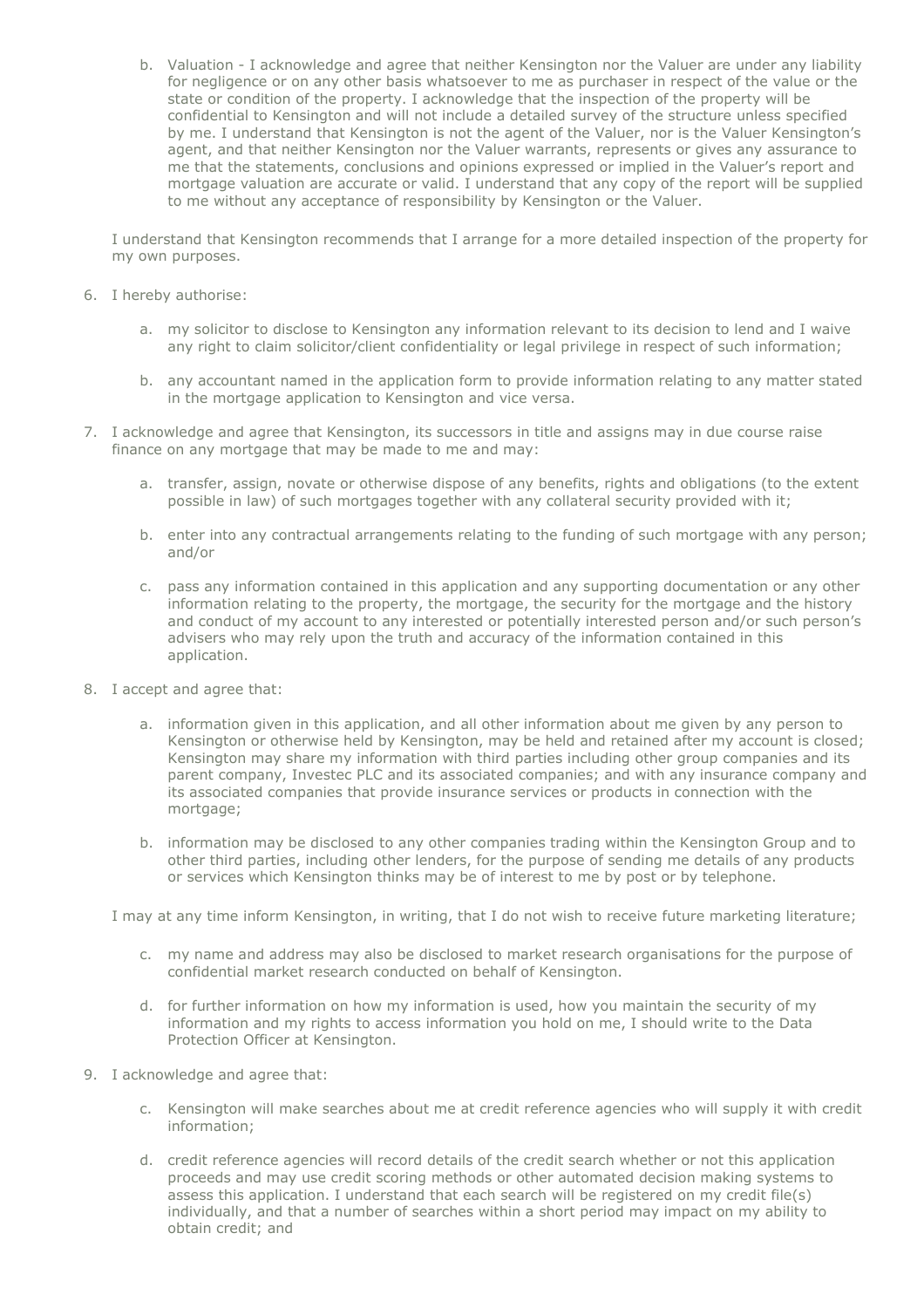- e. credit searches and other information which is provided to Kensington and/or credit reference agencies about me and those with whom I am linked financially may be used by Kensington and other companies if credit decisions are made about me, or other members of my household, and that this information may also be used by third parties to trace me to recover any outstanding debt owed to Kensington as well as the management of my account;
- 1. I acknowledge and agree that:
	- a. Kensington will make searches with credit reference agencies or other agencies to verify my identity;
	- b. Kensington may use different data made available by credit reference agencies, which may be taken from publicly held information such as the electoral roll and court judgments as well as nonpublic information relating to my credit history and data provided by fraud prevention agencies; and
	- c. a combination of the data referred to in a) and b) above will be used to verify my identity, and may also be used from time to time for the prevention of money laundering.
- 2. I acknowledge and agree that to prevent or detect fraud, or to assist in verifying my identity:
	- a. Kensington may make searches of group records and at fraud prevention agencies who will supply them with information, and that Kensington may pass information to financial and other organisations involved in fraud prevention to protect itself and its customers from theft and fraud;
	- b. if false or inaccurate information is provided to Kensington and fraud is identified, details will be passed to fraud prevention agencies to prevent fraud and money laundering;
	- c. Kensington, members of the Kensington Group, and other companies may use any information it receives if decisions are to made about me (or others at my addresses) on credit or credit related services or motor, household, credit, life or any other insurance facilities, and that such information may also be used for tracing and claims assessment; and
	- d. I consent to Kensington checking the validity of any identification document I provide to prove my identity with the issuing authority of that document.

Further details explaining how the information held by fraud prevention agencies may be used can be obtained by writing to the Compliance Officer at Kensington.

- 3. I have the right of access to my personal records held by credit and fraud agencies. Kensington will supply their names and addresses upon written request.
- 4. I acknowledge and agree that where I borrow or may borrow from Kensington, it may give details of my account and how I manage it to credit reference agencies and to other third parties including other lenders. I acknowledge and agree that if I borrow and do not repay in full and on time, Kensington may tell credit reference agencies who will record the outstanding debt.
- 5. I understand that if my application is made in joint names and Kensington searches the files of a credit reference agency, an "association" will be created with the other person(s) named within the application. Kensington or other lenders may take this association into account in future applications for credit or financial services. The association will remain between us until one of us successfully applies for "disassociation" with the credit reference agencies. I understand that information held about me by credit reference agencies may be linked to records relating to other persons. I understand that for the purposes of this application I may be financially linked as my application will be assessed with reference to any "associated" records.
- 6. I agree that Kensington may make enquiries of any person including current and previous lenders, employers, landlords, accountants, bankers, the Land Registry, and HM Revenue and Customs in the processing of this application and the administration of my account.
- 7. I understand that any telephone calls and emails to do with my application or mortgage may be recorded and monitored for security, quality and/or training purposes.
- 8. I acknowledge that part of the valuation fee paid by me with this application will be used for the cost of any initial assessment by Kensington of my application, and that if the application is declined or does not proceed before any valuer has been instructed, some or all of the valuation fee may not be refunded. I further acknowledge that once any valuer has been instructed, no refund of the valuation fee paid can be allowed. This is not applicable to products on which a free standard valuation is offered.